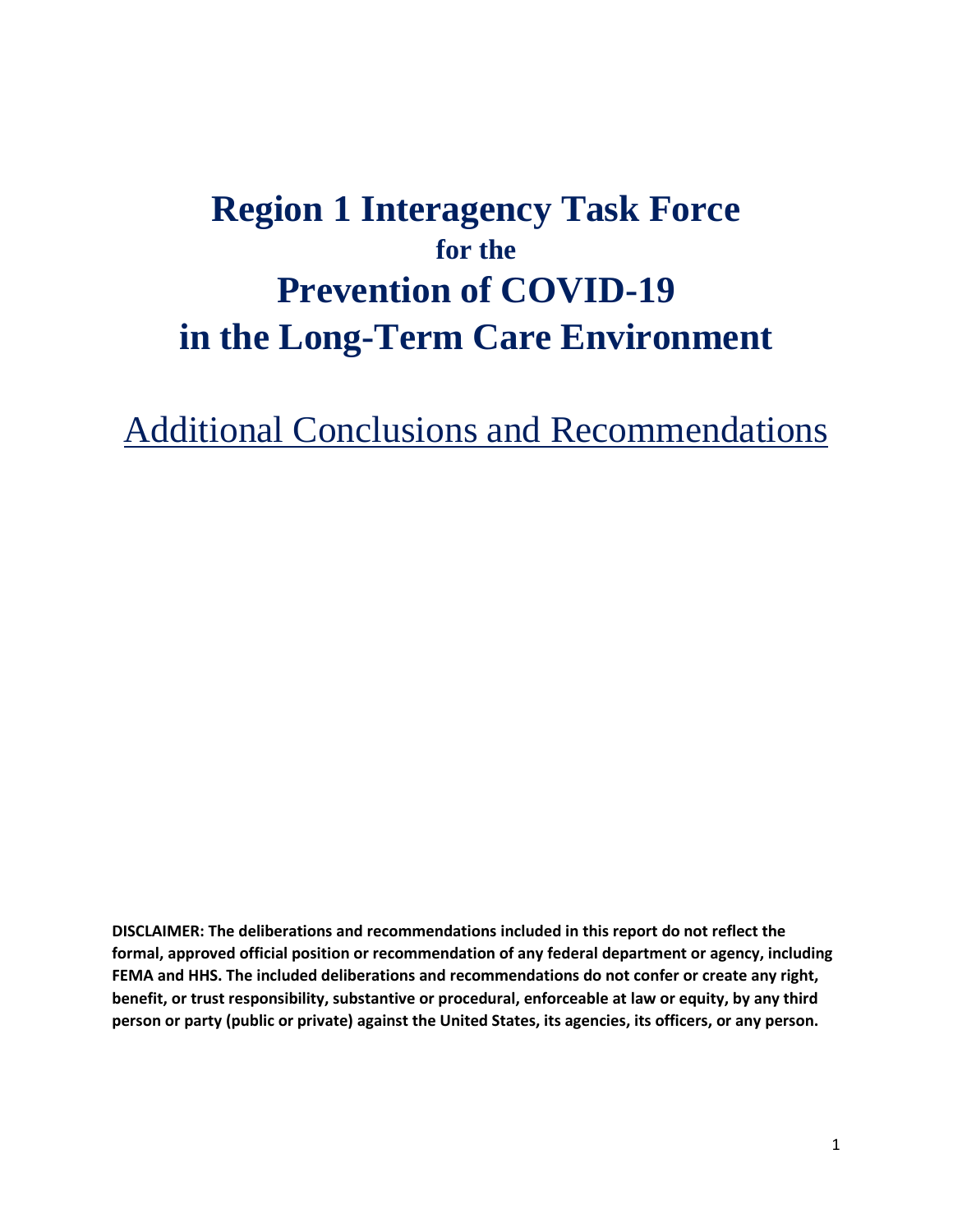## WHAT'S INSIDE

- Foreword by the Task Force Lead
- [Introduction](#page-3-0)
- [The Process](#page-4-0)
- [Recommendations](#page-5-0)
- Appendix A The Think Tank Team
- **Appendix B Discussion Notes:** 
	- o Vaccine Planning
	- o Social Isolation
	- o Physical Environment
	- o Assisted Living Facilities and Group Homes
- Appendix C Resources
- **Appendix D Articles**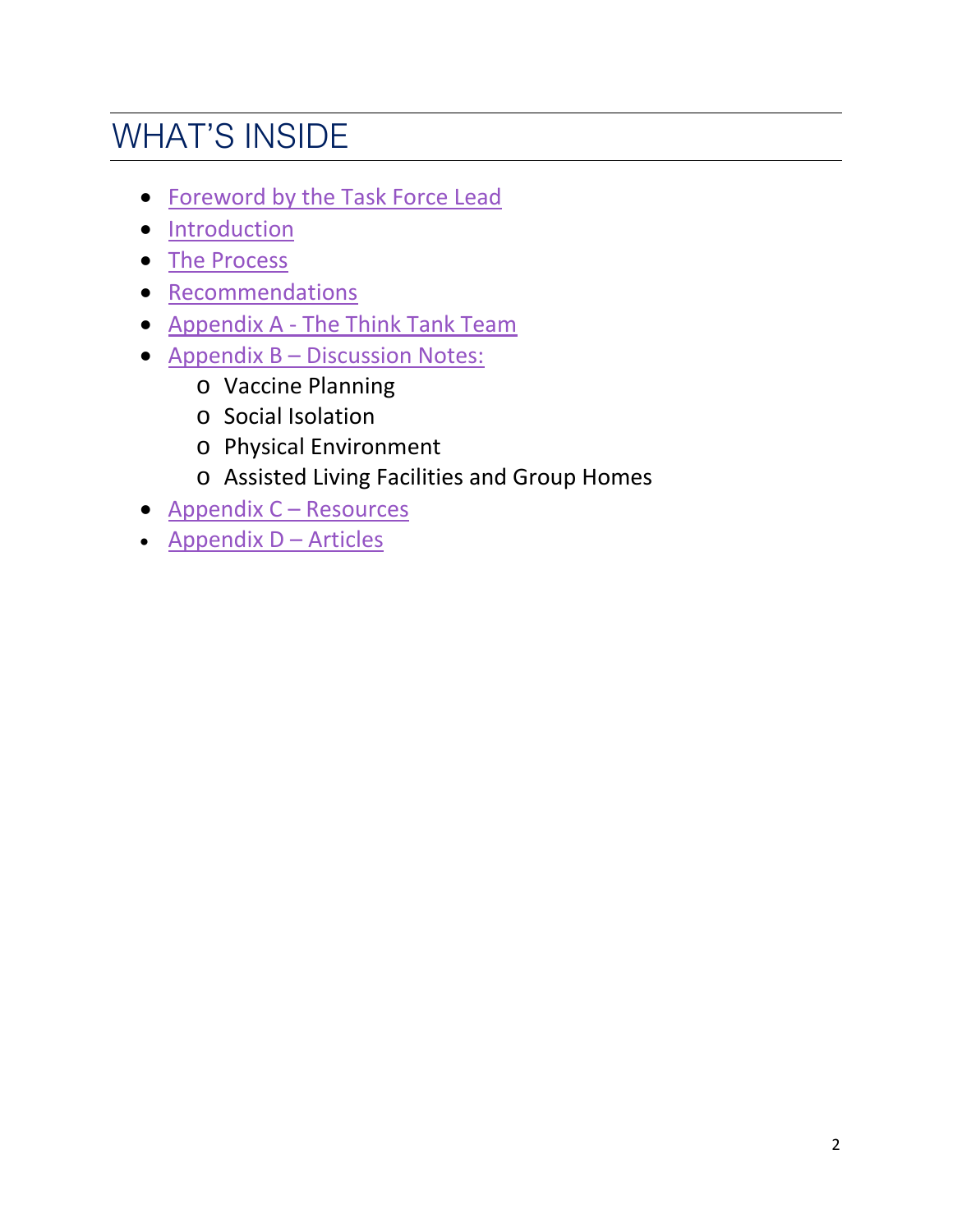## <span id="page-2-0"></span>FOREWORD

 Since early March 2020, the impacts of COVID-19 on the residents of long-term care facilities have been devastating. As of the date of preparation of this report, the end of October 2020, almost 60,000 residents Kleinman. The Task Force, comprising subject-matter experts from a wide range of fields, was instrumental in developing an initial set of noteworthy [Conclusions and Recommendations](https://files.asprtracie.hhs.gov/documents/region-1-interagency-task-force-for-the-prevention-of-covid-19-in-the-long-term-care-environment.pdf) to specifically States Public Health Service and Deputy Lead Ms. Annemarie Marchi, R.N., M.S.N., of the National Disaster Medical System, lead the Task Force to strive for maximum mitigation of negative outcomes of the current landscape of the pandemic. Furthermore, this document extends the topics to include non- approaches local, state, regional, or national entities could consider and take, this edition separates the recommendations by subject matter. We aim to make positive change and serve as a model for our in 15,000 Medicare-certified long-term care facilities have died of COVID-19.<sup>1</sup> In May 2020, the Region 1 Interagency Task Force for the Prevention of COVID-19 in the Long-Term Care Environment ("Task Force") convened, stemming from the guidance and support of the FEMA Region 1 Federal Coordinating Officer, CAPT Russ Webster, USCG (ret.), and the ASPR Region 1 Federal Health Coordinating Officer, Gary combat the spread and mitigate the impacts of COVID-19 to long-term care residents, published in ASPR TRACIE on September 9, 2020. Task Force Lead Commander Kelly Valente, Pharm.D., M.S., of the United pandemic. This set of Additional Conclusions and Recommendations explores further topics, not addressed in the initial set, that continue to affect this population, with updated context to reflect the Medicare-funded congregate care facilities such as assisted living facilities and group homes. While the initial set of Conclusions and Recommendations separated the recommendations according to what stakeholders, including state and national leadership.

Kelly Valente, Pharm.D., M.S. Commander, United States Public Health Service Lead, Region 1 Interagency Task Force

November 25, 2020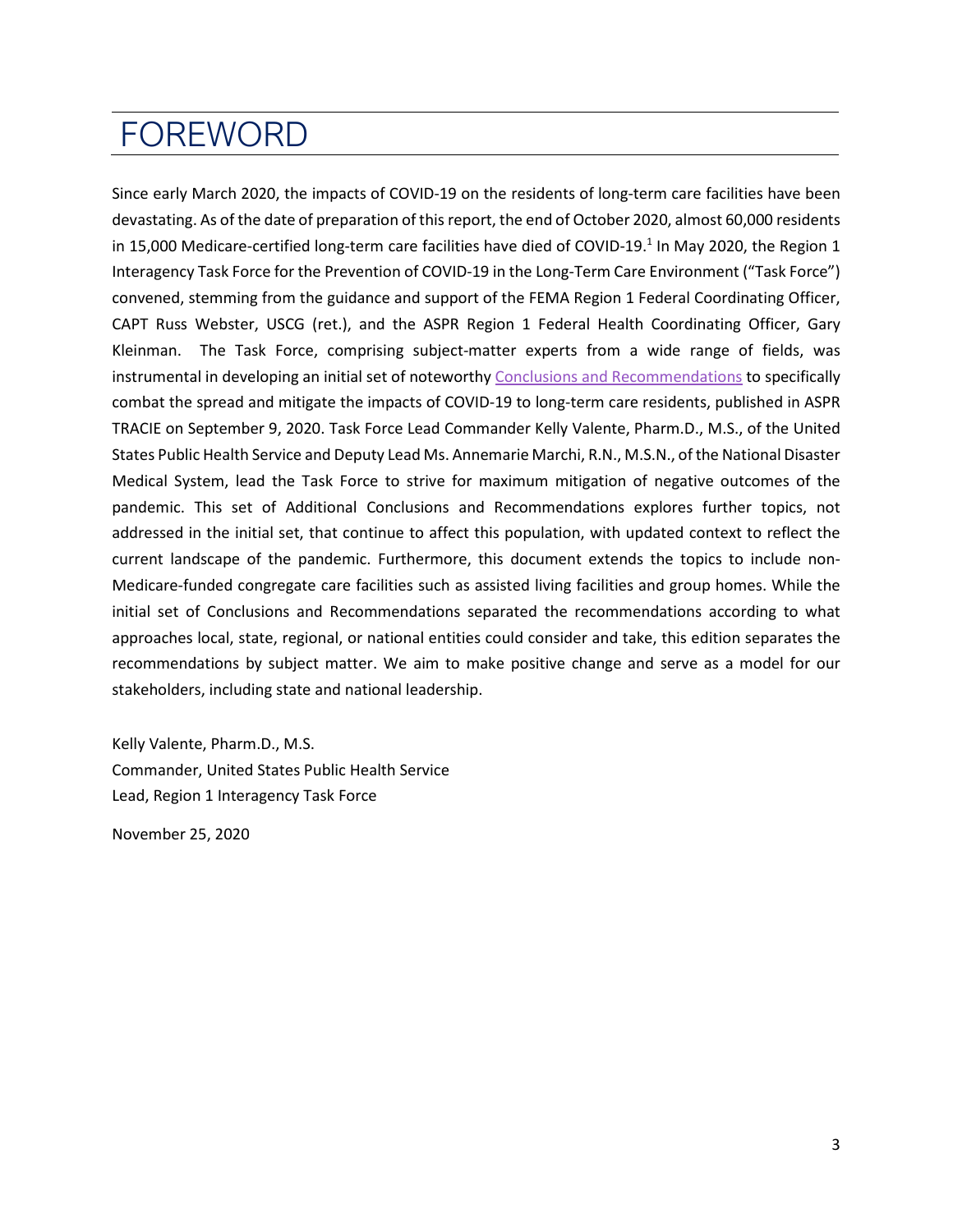## <span id="page-3-0"></span>INTRODUCTION

### Mission Statement

 **Environment** ("Task Force") is a team of federal health agencies that collaborate to identify and foster Under the auspices of FEMA and ASPR regional leadership, **The Region 1 Interagency Task Force for the Prevention of COVID-19 in the Long-Term Care**  representatives from various emergency and public partnerships to provide technical guidance and support to reduce the incidence of coronavirus disease 2019 (COVID-19) in long-term care facilities.

#### Background

COVID-19, $^2$  and the numbers continue to grow with no marketed vaccine or cure to date. As of October 2020, 30 percent of COVID-19-related fatalities have occurred distancing, personal protective equipment use, and assisted living facilities and group homes. The Task Since January 20, 2020, when the first case was identified in the U.S., over 9 million Americans have contracted severe acute respiratory syndrome coronavirus 2 (SARS-CoV-2), the virus that causes in a long-term care facility.<sup>1,3</sup>Although, the spread of COVID-19 can be reduced through active social hygiene maintenance, this can be challenging in congregate living situations such as long-term care and Force strives to continue to identify gaps, coordinate activities, and offer solutions to enable stronger mitigation strategies to these vulnerable populations in New England.



#### **Objectives**

- Encourage interagency information sharing among federal partners.
- Encourage state federal information sharing
- Utilize shared information and data for action item development
- • Identify accessible resources that can be made available for such action items

#### Definitions

 The following are definitions of terms as utilized by the Task Force:

 includes nursing homes, skilled nursing **Long-term care facility**: a type of facility that provides a variety of services, both medical and personal care, to people who are unable to live independently; facilities, assisted living facilities, and group homes.

 which personal care services are residents live on their own in the **Assisted living facility**: Type of living arrangement or accommodation in available to residents as needed; facility.

 residential home for people who need participate together in daily tasks. **Group home**: A small supervised care, support, or supervision and can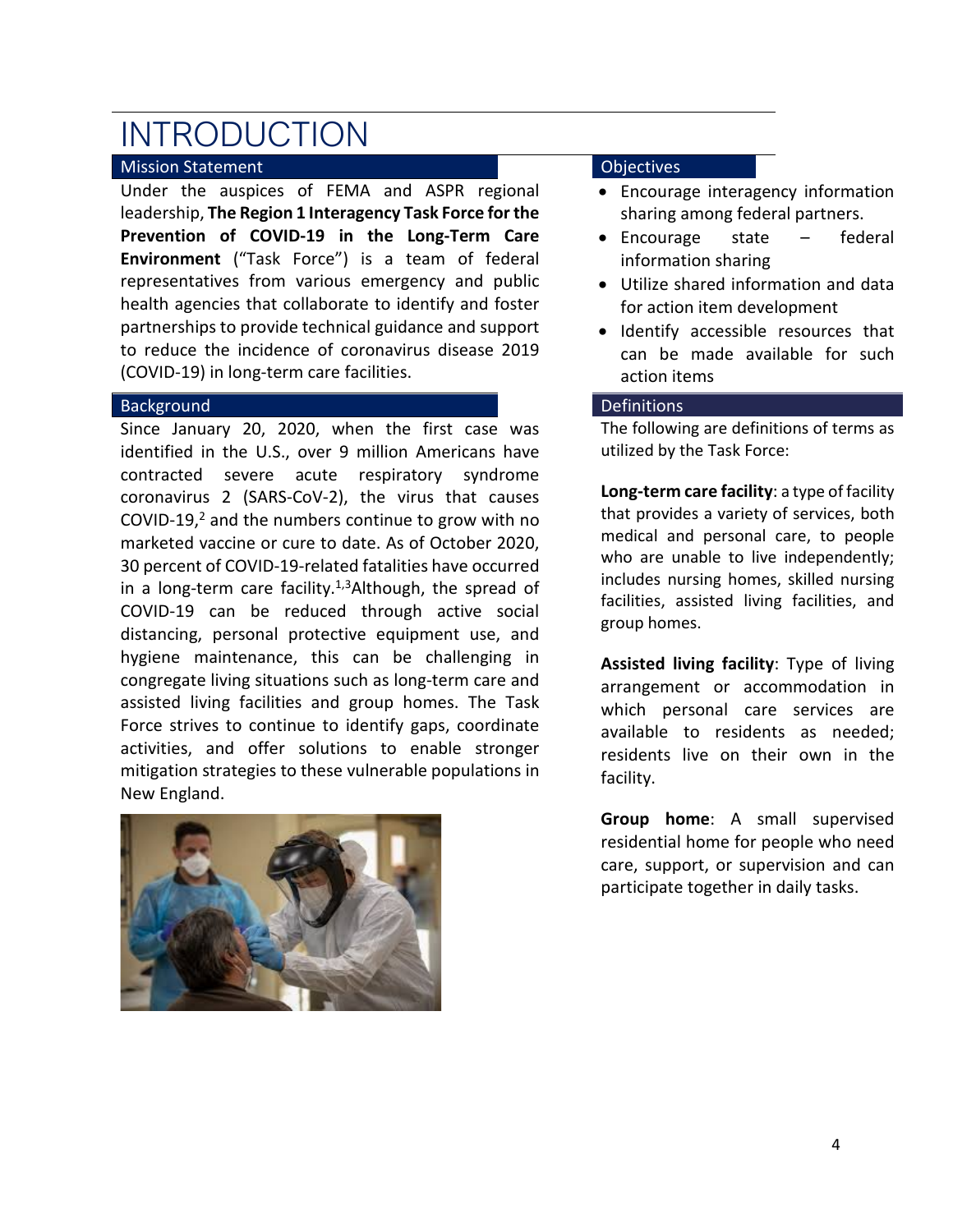## <span id="page-4-0"></span>THE PROCESS

### Setting the Priorities

 On September 14, 2020, the Task Force recalibrated and set the following additional priorities to develop new recommendations:

- $\checkmark$  Explore the correlation of pandemic related isolation and mental health exacerbations.
- $\checkmark$  Prepare for next steps in vaccine development and release.
- $\checkmark$  Support influenza vaccine availability, access and unintended consequences.
- $\checkmark$  Review the current issues with long-term care facility infrastructure.

### The LEAN Model

This Task Force used the LEAN model as it approached each topic. The LEAN problem-solving [method](https://youtu.be/SrlYkx41wEE) is a practical way for groups to identify the root causes of problems and propose fixes for those problems using a no-bias approach. Topics were dissected using the LEAN methodology on breaking down the problem, understanding the work to done, and the problem's point of identified for corrective action. With a wealth of subject-matter experts available for each of the occurrence. Then, through asking a series of "whys," the root cause of the problem can be discussions, thoughtful analysis of each topic developed into possible recommendations. This analysis went into determining if recommendations were practical, actionable, and ultimately beneficial to assisting facilities in preventing the spread of COVID-19 in the long-term care environment. In almost all instances, these recommendations were fruitful for a larger reform of the long-term care environment and not just to mitigate the spread of COVID-19 to this at-risk population.

#### An Open Discussion and Recommendation Formulation

 From September 21, 2020 to October 14, 2020 the Task Force convened to review and discuss the items on the priority list. The Task Force decided to primarily focus on the impact of social isolation on the overall health of a long-term care resident, how facilities should plan for the federal COVID-19 response for vaccines/therapeutics, how facilities can improve their infrastructure, resources for the long-term care facility populations, and a potential repository for information related to the Task Force's work.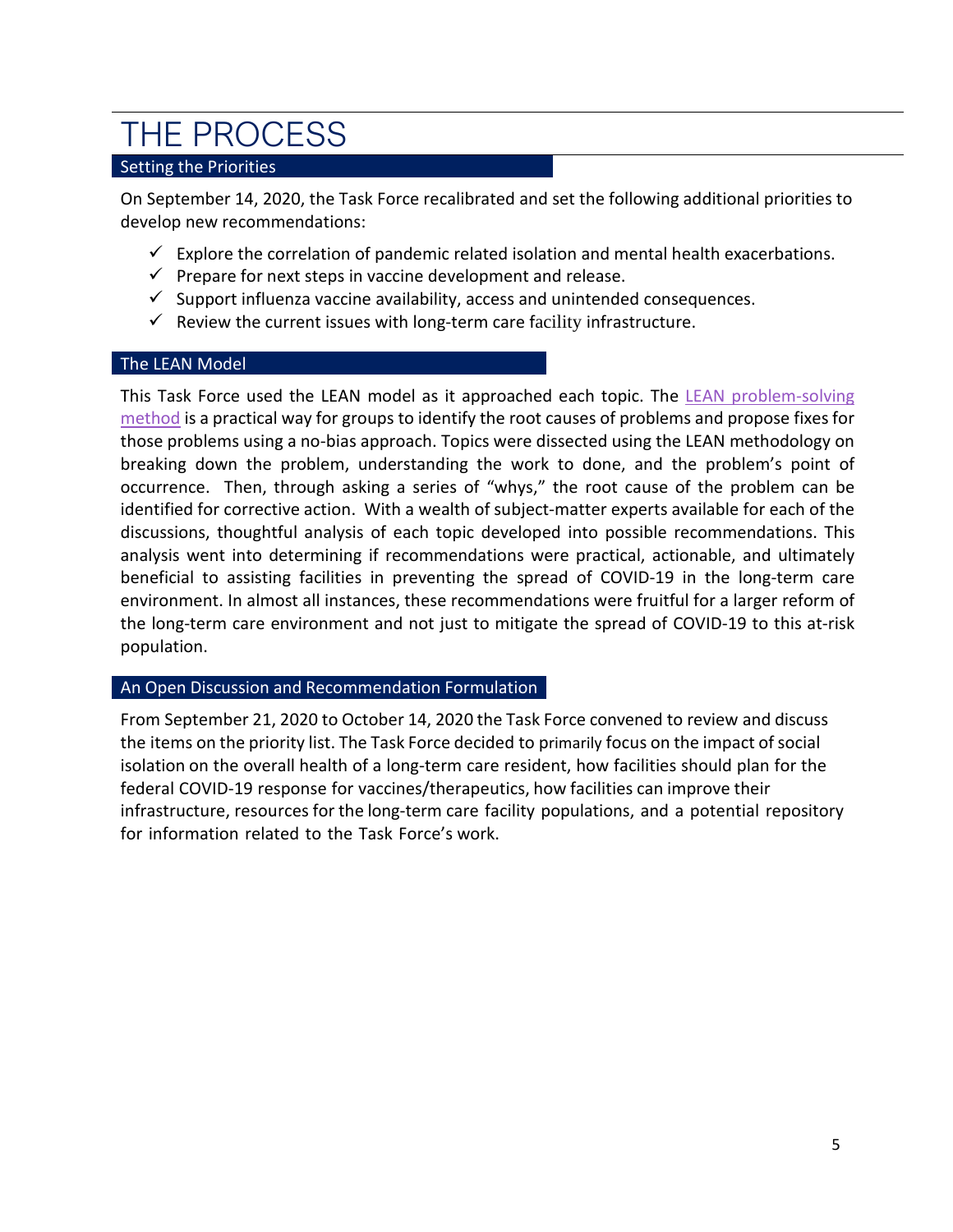# <span id="page-5-0"></span>RECOMMENDATIONS

### Vaccine Planning

 term care facilities, inclusive of nursing homes, skilled nursing facilities, assisted living facilities, When information becomes available for a COVID-19 vaccine release and distribution, longand group homes, should have readily executable plans in place for mass vaccinations that include having the appropriate staff and/or equipment, training, storage, logistics, documentation, and actionable plans for contingencies.

#### Social Isolation

 encouraged to come up with novel solutions to boost resident social interactions while Long-term care facilities are encouraged to recognize the increasing stress of pandemicinduced social isolation on their residents and to train staff (a) to recognize the signs of loneliness, (b) to assess the residents' need for social connections, and (c) to coordinate with appropriate mental health services to implement strategies to support residents. Facilities are maintaining infection-control measures. State and local regulators are encouraged to consider increasing funding and guidance for these facilities.

### Physical Environment

 Federal, state, and local partners are encouraged to incentivize grants for healthcare delivery innovation models that meets quality standards and CDC recommendations for infectioncontrol practices in the long-term care setting.

#### Assisted Living Facilities

 States should take inventory of their activities for individuals in these living arrangements and the state in regard to infection control, and (b) that all assisted living facilities and group homes report cases and deaths to their respective departments of health and annotate dwelling type make this inventory public. The Task Force recommends (a) a coordinated effort throughout in reports.

### Information and Resources

 The Task Force recommends that the Secretary of Health and Human Services form a The Task Force will work with the ASPR TRACIE team to establish guidelines for information clearinghouse of available resources for stakeholders in the long-term care and residential facility communities. This clearinghouse would include information regarding, financial considerations, education, training, lessons learned, regulations, and other pertinent topics. display and dissemination and then secure oversight of this clearing house for content.

#### Endnotes:

- 1) [COVID-19 Nursing Home Data](https://data.cms.gov/stories/s/COVID-19-Nursing-Home-Data/bkwz-xpvg) (URL: [https://data.cms.gov/stories/s/COVID-19-Nursing-Home-Data/bkwz](https://data.cms.gov/stories/s/COVID-19-Nursing-Home-Data/bkwz-xpvg)[xpvg,](https://data.cms.gov/stories/s/COVID-19-Nursing-Home-Data/bkwz-xpvg) accessed October 29, 2020)
- 2) CDC COVID Data Tracker (URL: https://covid.cdc.gov/covid-datatracker/#cases\_casesinlast7days, accessed November 4, 2020)
- 3) COVID-19 Nursing Home Dashboard (URL: https://www.ahcancal.org/Data-and-Research/Pages/default.aspx)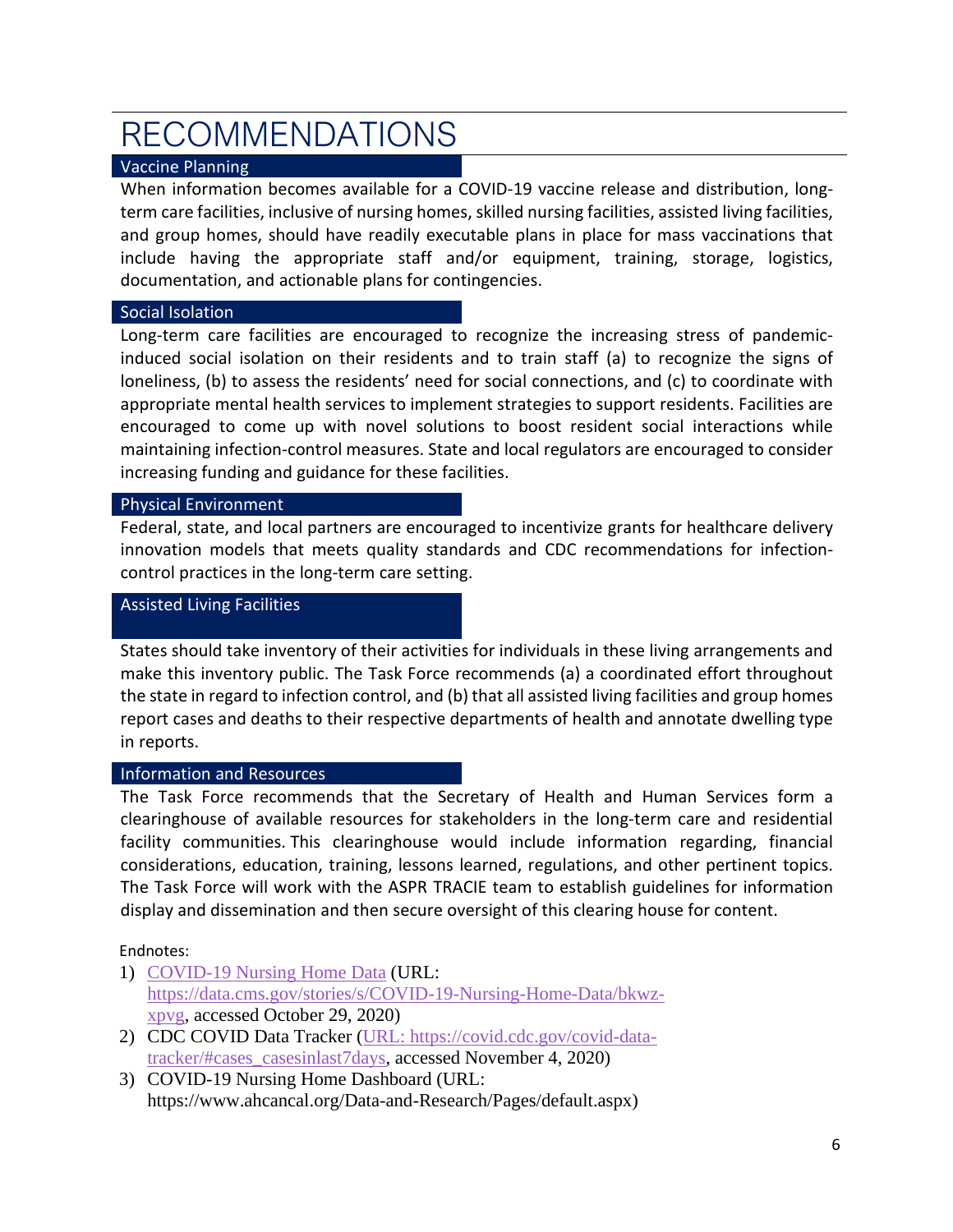## <span id="page-6-0"></span>APPENDIX A - THE THINK TANK TEAM

US Department of Health and Human Services

[Gary Kleinman](mailto:Gary.kleinman@hhs.gov) - Federal Health Coordinating Official Regional administrator, ASPR Region 1

[Mark Libby,](mailto:mark.libby@hhs.gov) R.N. - Deputy Health Coordinating Official Senior Regional Emergency Coordinator, ASPR Region 1

[Kenneth Cliffer, PhD](mailto:kenneth.cliffer@hhs.gov) - Senior/Lead Planner, Healthcare Resilience Working Group Senior Program Analyst, ASPR Planning Division, Strategic Planning Branch

 [CDR Kelly Valente,](mailto:kelly.valente@cms.hhs.gov) PharmD, MS - ASPR Liaison Officer for Region I / CMS Regional Pharmacist for Medicare Drug and Health Plans Operations

[Annemarie Marchi,](mailto:Annemarie.Marchi@hhs.gov) RN, MSN, PHN - ASPR Region 1 ASPR Lead Vaccination Planning Team

US Department of Homeland Security

[Jamie Clem](mailto:Jameson.clem@fema.dhs.gov) - Deputy Operations Section Chief FEMA Region 1 RRCC Training and Exercise Coordinator, Response Division

[Nate Spada](mailto:Nathan.spada@fema.dhs.gov) - Emergency Services Branch Director Regional Continuity Manager

[Kate McCarthy-Barnett, EdD, CEM](mailto:Kate.mccarthybarnett@fema.dhs.gov) - Disability Integration Advisor Region 1 Disability Integration Advisor

[Eva Cante](mailto:eva.cante@fema.dhs.gov) - Deputy Planning Section Chief FEMA Region 1 Geospatial Coordinator

US Department of Health and Human Services Centers for Disease Control and Prevention

[LCDR Kara Jacobs Slifka, MD, MPH](mailto:ipf8@cdc.gov) - LTC Outbreak SME

 Medical Officer with LTC team in CDC Division of Healthcare Quality Promotion (within National Center for Emerging Zoonotic and Infectious Diseases)

[Nimalie Stone,](mailto:eiy2@cdc.gov) M.D., M.S. - LTC Infection Control SME

LTC Team Lead, Prevention and Response – Division of Healthcare Quality Promotion

US Department of Veterans Affairs

Veterans Health Administration

[Candace Christenson-](mailto:Candice.Christenson@va.gov) Region 1 VHA LNO

VHA Office of Emergency Management Area Emergency Manager

US Department of Health and Human Services Center for Medicare and Medicaid Services

[Clifford \(Cliff\) Jackim,](mailto:clifford.jackim@cms.hhs.gov) RPh - Quality Assurance Resource (R1 CMS)

CMS Pharmacist Surveyor (health systems regulator)

[LCDR Jackeline Rodriguez, MPH, MS, RN-](mailto:Jackeline.rodriguez@cms.hhs.gov)BC – LTC Survey SME (R1 CMS)

CMS Nurse Surveyor ( health systems regulator)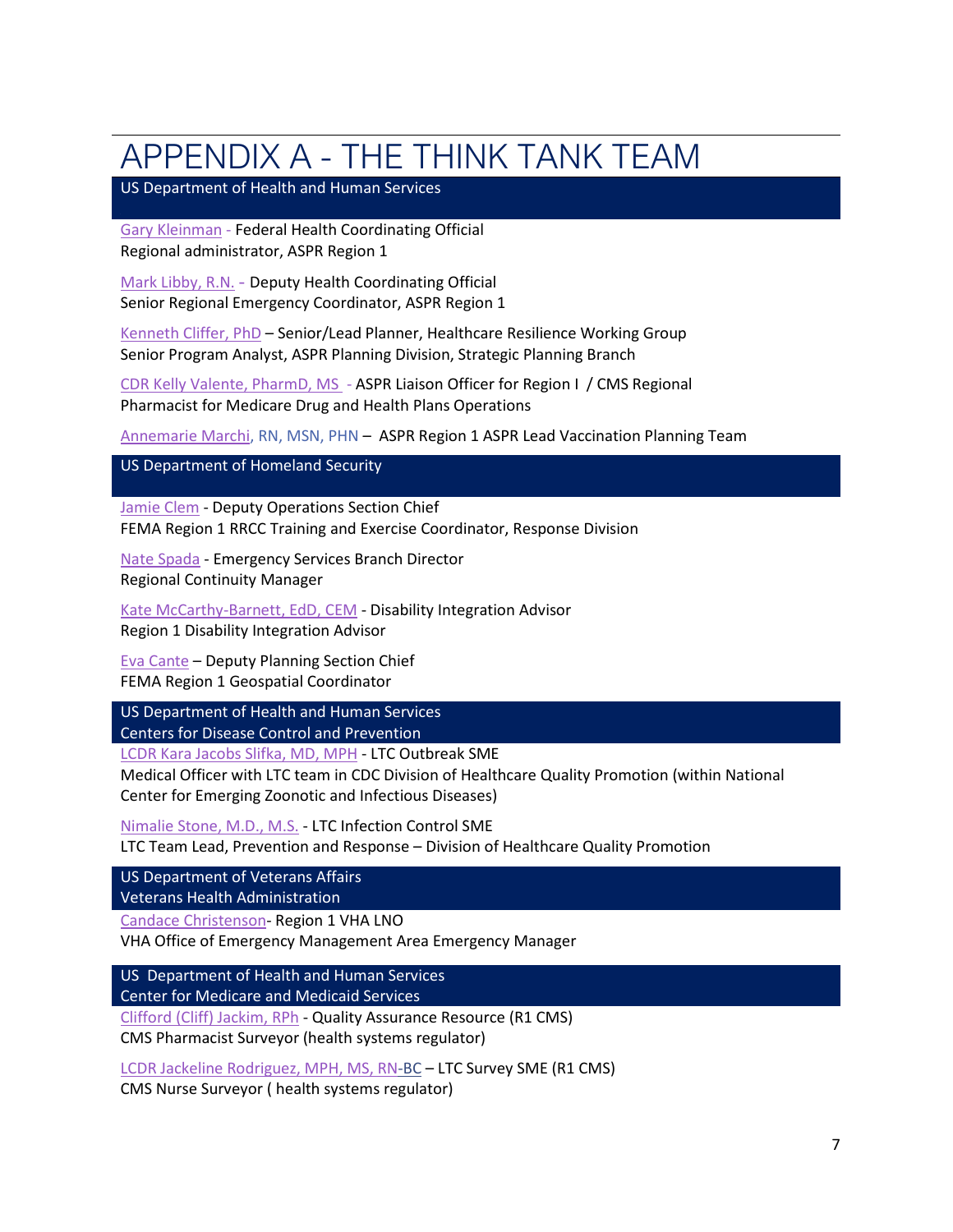#### Other Contributors

[Rita Ejiofor](mailto:Rita.ejiofor@uconn.edu) - Sixth-Year Pharmacy Student (Research Assistant to TF Leaders) University of Connecticut

[Krishna Patel](mailto:krishna.u.patel@uconn.edu) - Sixth year Pharmacy Student (Research Assistant to TF Leaders) University of Connecticut

[David Cruickshank,](mailto:david.cruickshank@hhs.gov) M.S. - Region 1 ASPR ESF-8 Desk National Disaster Medical System Safety/Security/Planning

 [CDR Harvey Ball](mailto:Harvey.ball@hhs.gov) - U.S. Department of Health and Human Services/ Assistant Secretary for Preparedness and Response

[LTC Shaun McBain](mailto:shaun.mcbain@ees.hhs.gov) - U.S. Department of Defense/National Guard Bureau

 [Lauren McLane, CEM](mailto:Lauren.mclane@fema.dhs.gov) - Future Operations Advisor FEMA Region 1 Planning Branch Chief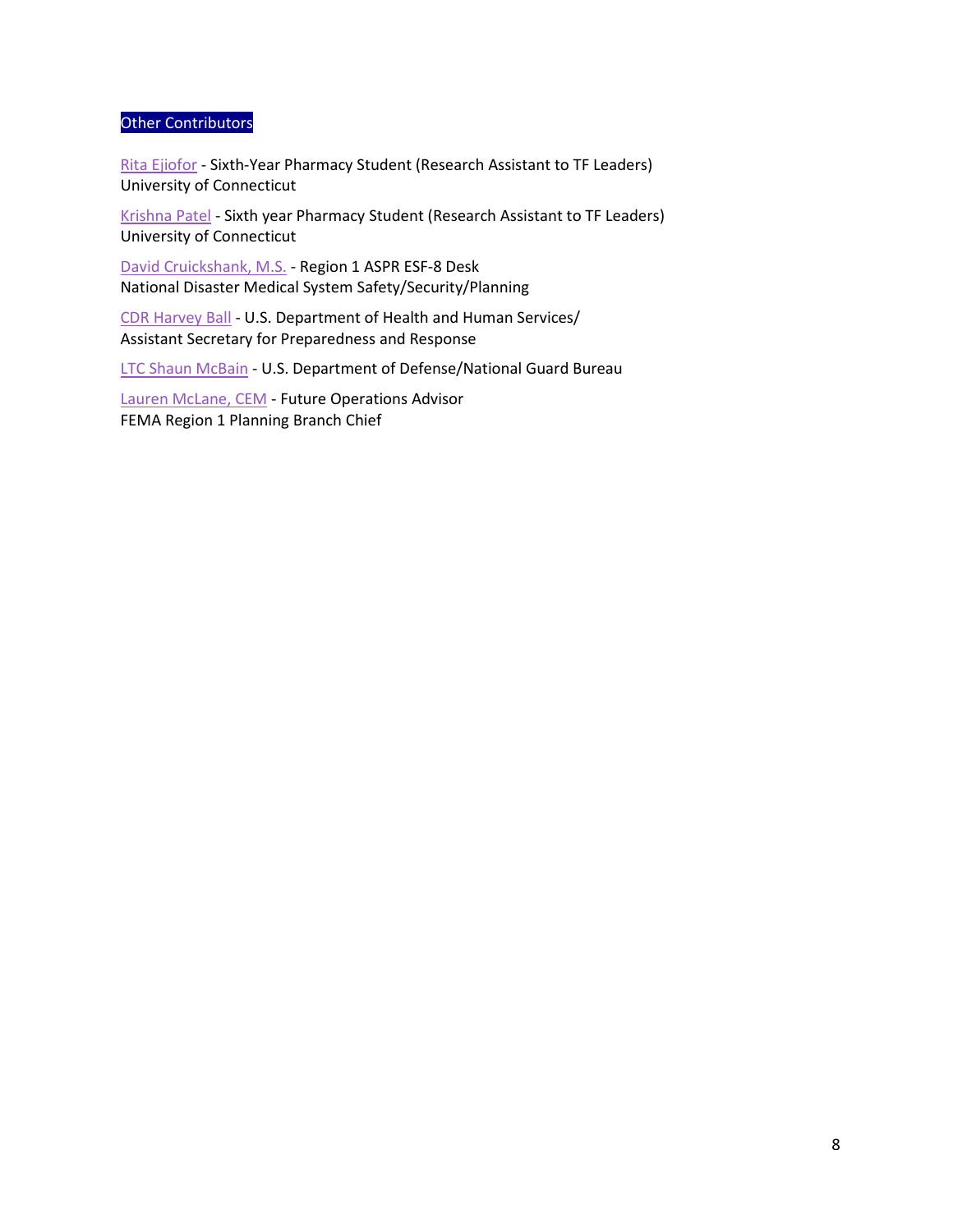# <span id="page-8-0"></span>APPENDIX B – Discussion Notes:

## *Discussion on Vaccine Planning*

- staff and/or residents who refuse receiving vaccine. • Long-term care facilities should start thinking of prioritizing who will receive the COVID-19 vaccine first. Once the vaccine is available, the tracking of vaccine administration should be similar to flu and pneumonia pursuant to government regulation. Long-term care facilities should to continue to test residents for COVID-19 based on the immunities developed and report to the Vaccine Adverse Effect Reporting System (VAERS) if any side effects should occur. There should also be a system in place for
- Long-term facilities should plan for residents and staff that will be contraindicated for the vaccine.
- storage and dissemination that work for their facilities. • Long-term care facilities should have written plans for vaccine procurement, receipt,
- planning. • Regulators should assist in creating tools to aid long-term care facilities in their vaccine
- • Although it is unknown at this time, federal agencies may assist in coordination and distribution of a vaccine donation.
- Support public service announcements that Medicare and Medicaid beneficiaries will not have a cost share for this vaccine.

## *Discussion on Social Isolation*

- Long-term care facilities and state regulatory agencies should coordinate on ensuring residents get assessed for pandemic related mental health exacerbations. These assessments should be frequent and healthcare approaches should occur catered to the result of these assessments.
- Long-term care facility staff training to recognize subject signs of loneliness and mental health exacerbations. The staff should also acknowledge that residents with cognitive disabilities may have negative outcome that is not easily apparent.
- Long-term care facilities, along with state and federal regulatory agencies should acknowledge that social isolation is an enormous factor in the stress residents and staff are experiencing during the pandemic. This pandemic has caused a disruption in routines and this can also contribute to negative outcomes.
- Long-term care facilities should look into utilizing volunteers or staff to broaden the use of video technology for virtual resident visits with family and friends.

## *Discussion on Physical Environment*

 • Federal agencies should compile a clearinghouse of resources including funding resources related to funding for COVID-19-associated activities in long-term care and other residential facilities.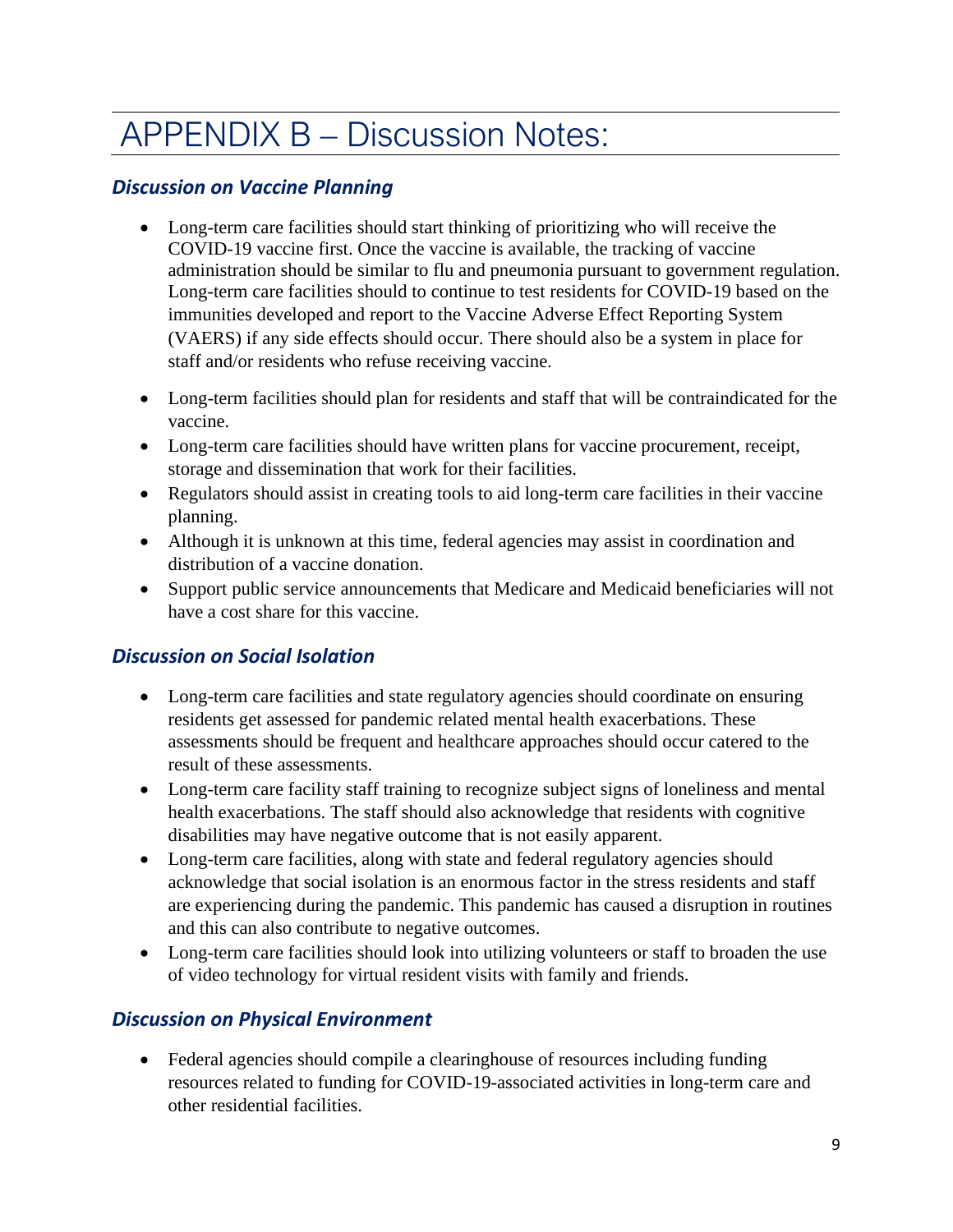• Federal and state agencies should incentivize facilities to improve their physical plant to lower the risk of infections that still meet physical accessibility legal requirements.

### *Discussion on Assisted Living Facilities and Group Homes*

- facility, a group home and a nursing home require and support these needs as much as • Federal and state agencies should acknowledge the different needs that an assisted living they can within their authority. Federal agencies should support states and associations to boost awareness and acknowledgement of the need of and develop relationships with assisted living facilities and group homes and their residents.
- Federal, state and local agencies should encourage a unified and aligned message with regulations of these facilities.
- Federal, state and local agencies should support public and private community agencies that can assist with engaging residents of assisted living facilities.
- Federal agencies should assist with disseminating COVID-19 pandemic resources including funding to the assisted living facilities.
- Assisted living facilities should look at lessons learned from the long-term care pandemic related negative outcomes.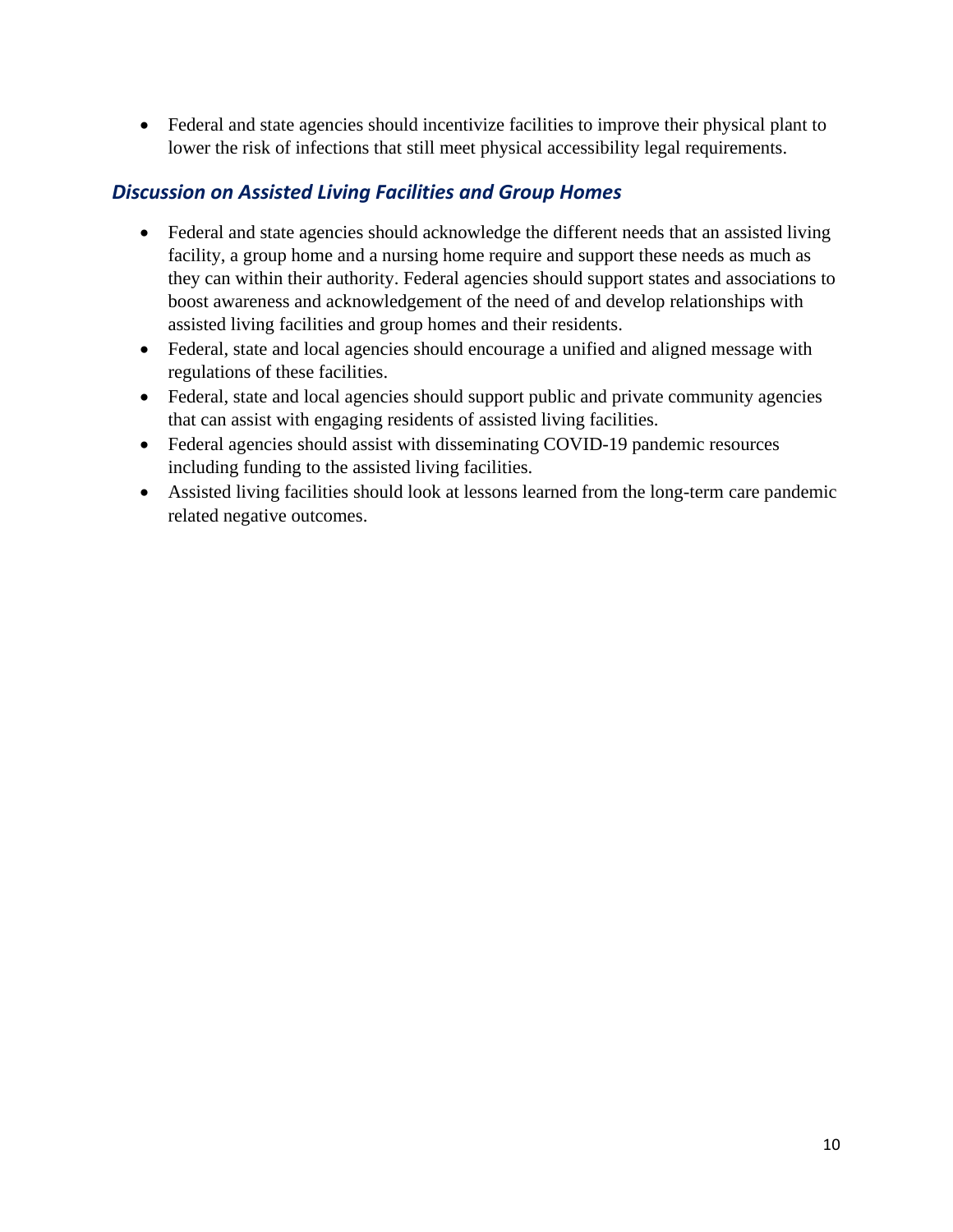# <span id="page-10-0"></span>APPENDIX C - Resources

### External Links:

- [Nursing Homes and Covid-19](https://www.naco.org/sites/default/files/documents/Nursing%20Homes%20and%20COVID-19_v5_06.19.20.pdf?utm_campaign=phpartners&utm_medium=email&utm_source=govdelivery) (6/2020)
- [Residences](https://health.ri.gov/publications/guidance/covid-assisted-living-residence-dining.pdf) (6/18/20) • [Guidance for Relaxing Communal Dining and Activity Restrictions for Assisted Living](https://health.ri.gov/publications/guidance/covid-assisted-living-residence-dining.pdf)
- [Communal Dining Guidance -](https://www.ahcancal.org/Survey-Regulatory-Legal/Emergency-Preparedness/Documents/COVID19/Communal-Dining-Approaches.pdf) AHCA/NCAL (9/25/20)
- [ACL Aging, Independence, and Disability Program Data Portal](https://agid.acl.gov/DataGlance/NORS/) (2020)
- [2019 Assisted Living State Regulatory Review](https://ltcombudsman.org/uploads/files/support/2019_reg_review.pdf) (2019)
- [AHRQ ECHO National Nursing Home COVID-19 Action Network](https://hsc.unm.edu/echo/institute-programs/nursing-home/pages/) (10/2020)
- [COVID-19 Resources for Nursing Homes & Long-Term Care](https://www.johnahartford.org/dissemination-center/view/nursing-home-long-term-care-resources) (Updated regularly)
- Government 9/30/20) • [Coronavirus \(COVID-19\) Advice for the Health and Aged Care Sector](https://www.health.gov.au/news/health-alerts/novel-coronavirus-2019-ncov-health-alert/coronavirus-covid-19-advice-for-the-health-and-aged-care-sector) (Australian

### Centers for Disease Control Guidance

- [Preparing for COVID-19 in Nursing Homes](https://www.cdc.gov/coronavirus/2019-ncov/hcp/long-term-care.html?CDC_AA_refVal=https%3A%2F%2Fwww.cdc.gov%2Fcoronavirus%2F2019-ncov%2Fhealthcare-facilities%2Fprevent-spread-in-long-term-care-facilities.html)  CDC.gov (6/25/20)
	- o [Performing facility-wide testing in nursing homes](https://www.cdc.gov/coronavirus/2019-ncov/hcp/nursing-homes-facility-wide-testing.html)
	- o [Considerations for Memory Care units in LTCFs](https://www.cdc.gov/coronavirus/2019-ncov/hcp/memory-care.html)
	- o [Key strategies for LTCFs](https://www.cdc.gov/coronavirus/2019-ncov/hcp/long-term-care-strategies.html)
	- o [Responding to COVID-19 in nursing homes](https://www.cdc.gov/coronavirus/2019-ncov/hcp/nursing-homes-responding.html)
	- o [Testing for COVID-19 in nursing homes](https://www.cdc.gov/coronavirus/2019-ncov/hcp/nursing-homes-testing.html) (10/16/20)
	- o [Infection prevention and control assessment tool](https://www.cdc.gov/coronavirus/2019-ncov/hcp/assessment-tool-for-nursing-homes.html)
- [COVID-19 Preparedness Checklist for Nursing Homes and other Long-Term Care Settings](https://www.cdc.gov/coronavirus/2019-ncov/downloads/novel-coronavirus-2019-Nursing-Homes-Preparedness-Checklist_3_13.pdf)
- Infection Prevention and Control Assessment Tool for Nursing Homes Preparing for [COVID-19](https://www.cdc.gov/coronavirus/2019-ncov/downloads/hcp/assessment-tool-nursing-homes.pdf) (05/2020)
- **Strategies to Optimize the Supply of PPE and Equipment**
- [Infection Prevention and Control Recommendations for Healthcare Personnel](https://www.cdc.gov/coronavirus/2019-ncov/hcp/infection-control-recommendations.html?CDC_AA_refVal=https%3A%2F%2Fwww.cdc.gov%2Fcoronavirus%2F2019-ncov%2Finfection-control%2Fcontrol-recommendations.html) (11/2020)

## Centers for Medicare and Medicaid Services Guidance

- [Long Term Care Infection Control Self-Assessment Worksheet](https://qsep.cms.gov/data/252/A._NursingHome_InfectionControl_Worksheet11-8-19508.pdf) (8/2020)
- [COVID19 Focused Survey Tool](https://www.cms.gov/files/document/qso-20-38-nh.pdf) (8/26/2020)
- [Current Emergencies Page](https://www.cms.gov/About-CMS/Agency-Information/Emergency/EPRO/Current-Emergencies/Current-Emergencies-page) 
	- o [Nursing Home Reopening Recommendation FAQ \(](https://www.cms.gov/files/document/covid-nursing-home-reopening-recommendation-faqs.pdf)5/18/20)
	- o [Toolkit for States to Mitigate COVID-19 in Nursing Homes](https://www.cms.gov/files/document/covid-toolkit-states-mitigate-covid-19-nursing-homes.pdf) (10/2020)
	- [Cases Among Nursing Home Residents and Staff](https://www.cms.gov/files/document/qso-20-29-nh.pdf) (5/6/20) o [Guidance on Notification Requirements of Confirmed and Suspected COVID-19](https://www.cms.gov/files/document/qso-20-29-nh.pdf)
	- o [COVID-19 LTCF Transfer Scenarios](https://www.cms.gov/files/document/qso-20-25-nh.pdf) (4/13/20)
	- o [COVID-19 Long-Term Care Facility Guidance](https://www.cms.gov/files/document/4220-covid-19-long-term-care-facility-guidance.pdf) (4/2/20)
	- [\(REVISED\)](https://www.cms.gov/files/document/qso-20-14-nh-revised.pdf)  (9/28/20) o [Guidance for Infection Control and Prevention of COVID-19 in Nursing Homes](https://www.cms.gov/files/document/qso-20-14-nh-revised.pdf)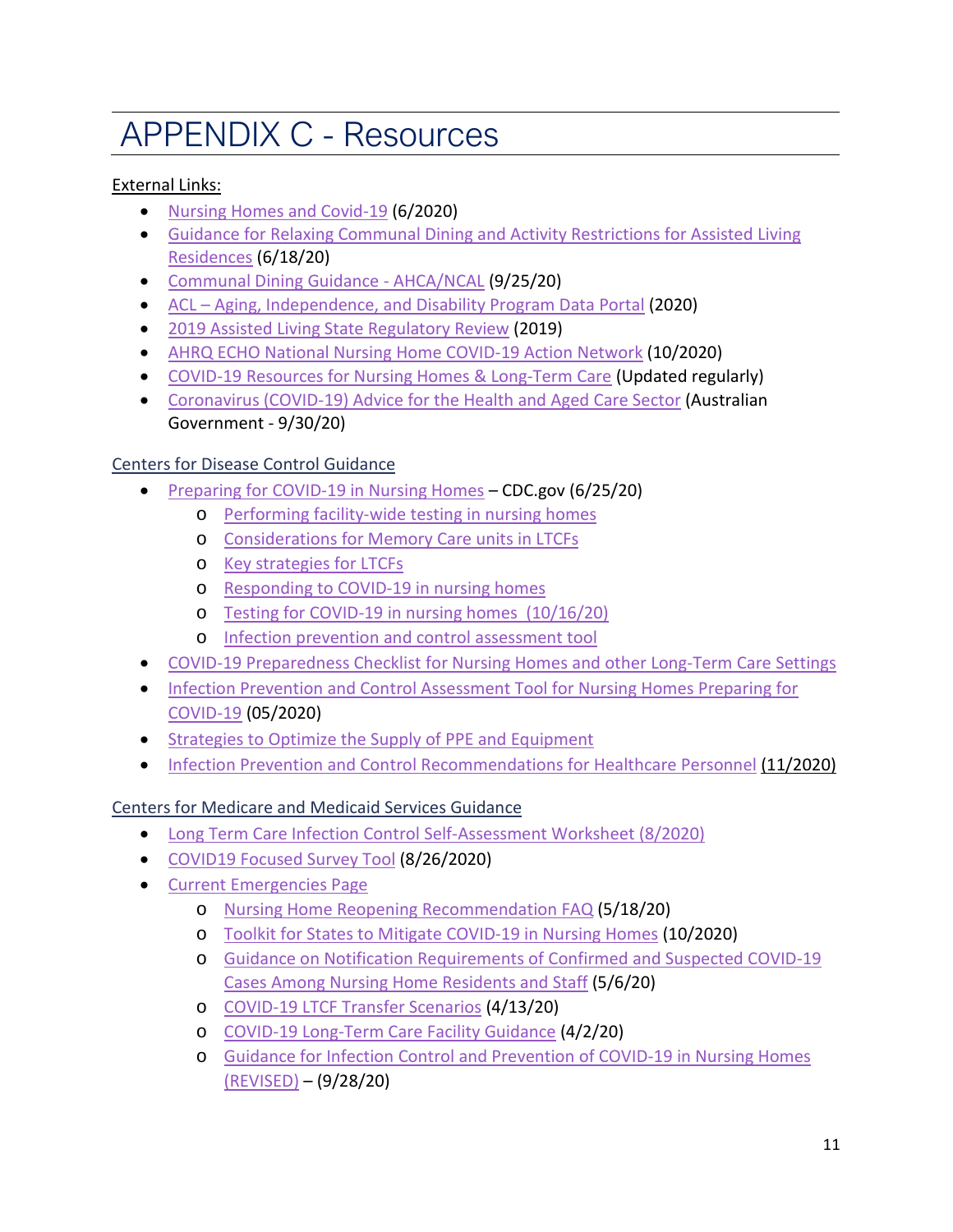o [Guidance for use of certain industrial respirators by health care personnel](https://www.cms.gov/files/document/qso-20-17-all.pdf)  (3/10/20)